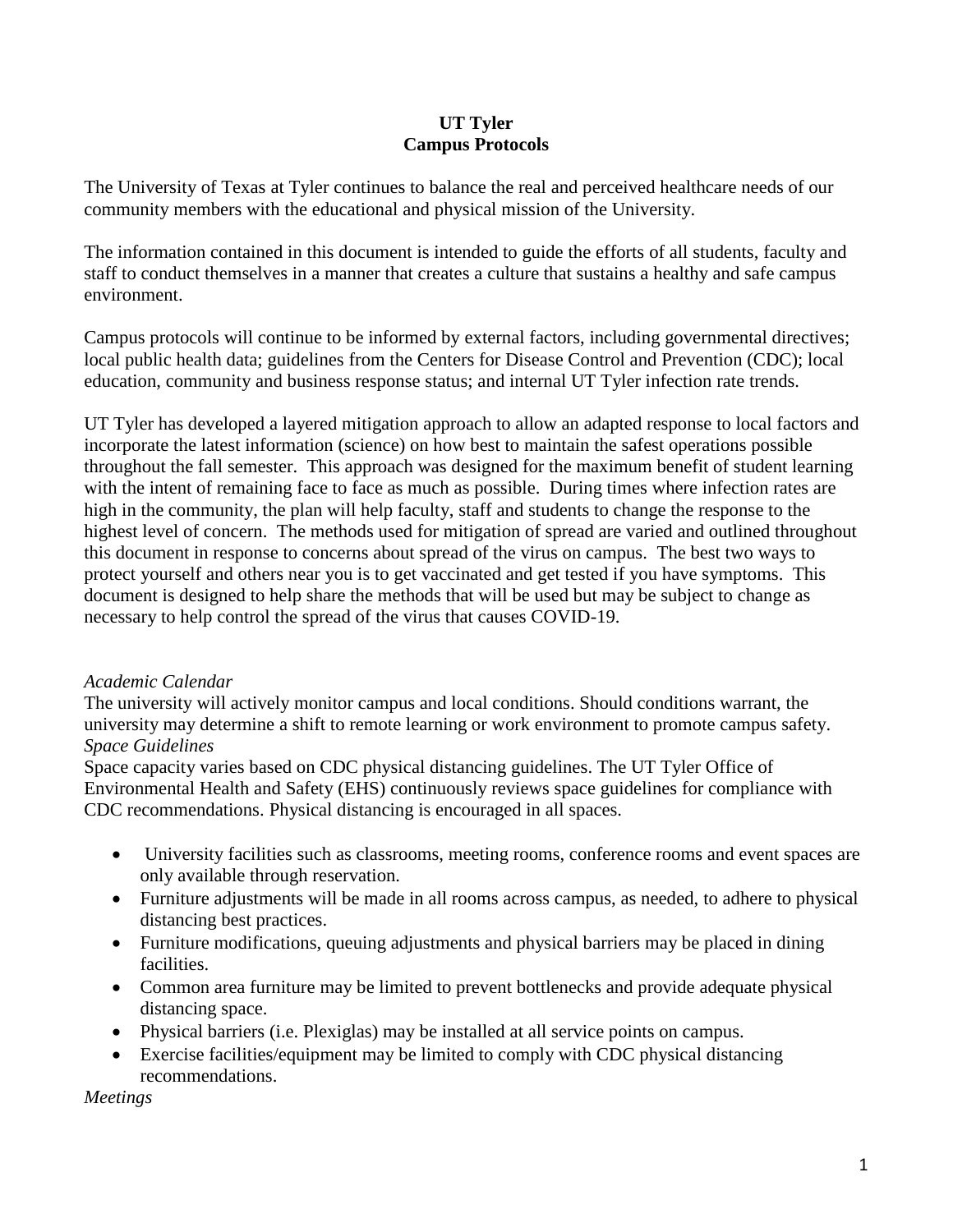- Community members are encouraged to meet virtually.
- Offer virtual options for all meetings, activities or events when meeting in person.
- Align meeting space with current CDC physical distancing guidelines. Facilities Management will assist with reconfiguration of spaces when in person meetings are necessary.

# *Signage Protocols*

Signs are prominently displayed encouraging healthy practices such as physical distancing, face coverings and proper hygiene.

- Signage will reflect guidance from the CDC.
- Signage will be placed at every major entrance to campus buildings.
- Campus digital signage will be used.
- Signage will be created for spaces that require PPE (i.e. labs, team-based learning, etc.).
- Temporary signage will be provided to indicate the reduced occupancy limit for all rooms on campus, when necessary.

# *Campus Cleaning*

- All campus spaces will be regularly disinfected with a CDC-approved disinfectant.
- Targeted disinfection will be done in identified areas of concern.
- Frequent disinfection will be done on high touchpoint surfaces (door handles, elevator buttons, computer lab keyboards, exercise equipment, etc.).
- Commercial disinfectant wipes and cleaning supplies will be provided in all classrooms.

# *Food Services*

- Food service will operate normally but will follow recommended protocols for physical distancing.
- Mobile Ordering is available/encouraged when accessing campus food service to reduce wait times and to reduce crowding during peak service hours.
- Outdoor furniture will be positioned to allow for physical distancing while dining.

# *Travel (Students, Faculty and Staff)*

Travel related to domestic or international involving Study Abroad, research, conference and travel to and from high-impact areas will be evaluated based on current CDC guidelines. It is recommended that discretionary, non-essential travel be curtailed until further notice.

- Domestic travel
	- o Domestic travel will be allowed on a case by case basis. All domestic travel requests must follow the current process and approval from the appropriate dean or vice president should be attached to the travel authorization in PeopleSoft.
- International travel
	- o All international travel (including Study Abroad) is considered high risk travel. International travel will be evaluated on a case by case bases. Requests must be submitted through the appropriate travel approval process for consideration by International Oversight Committee (IOC).

# **COVID-19 PREVENTION AND REPORTING**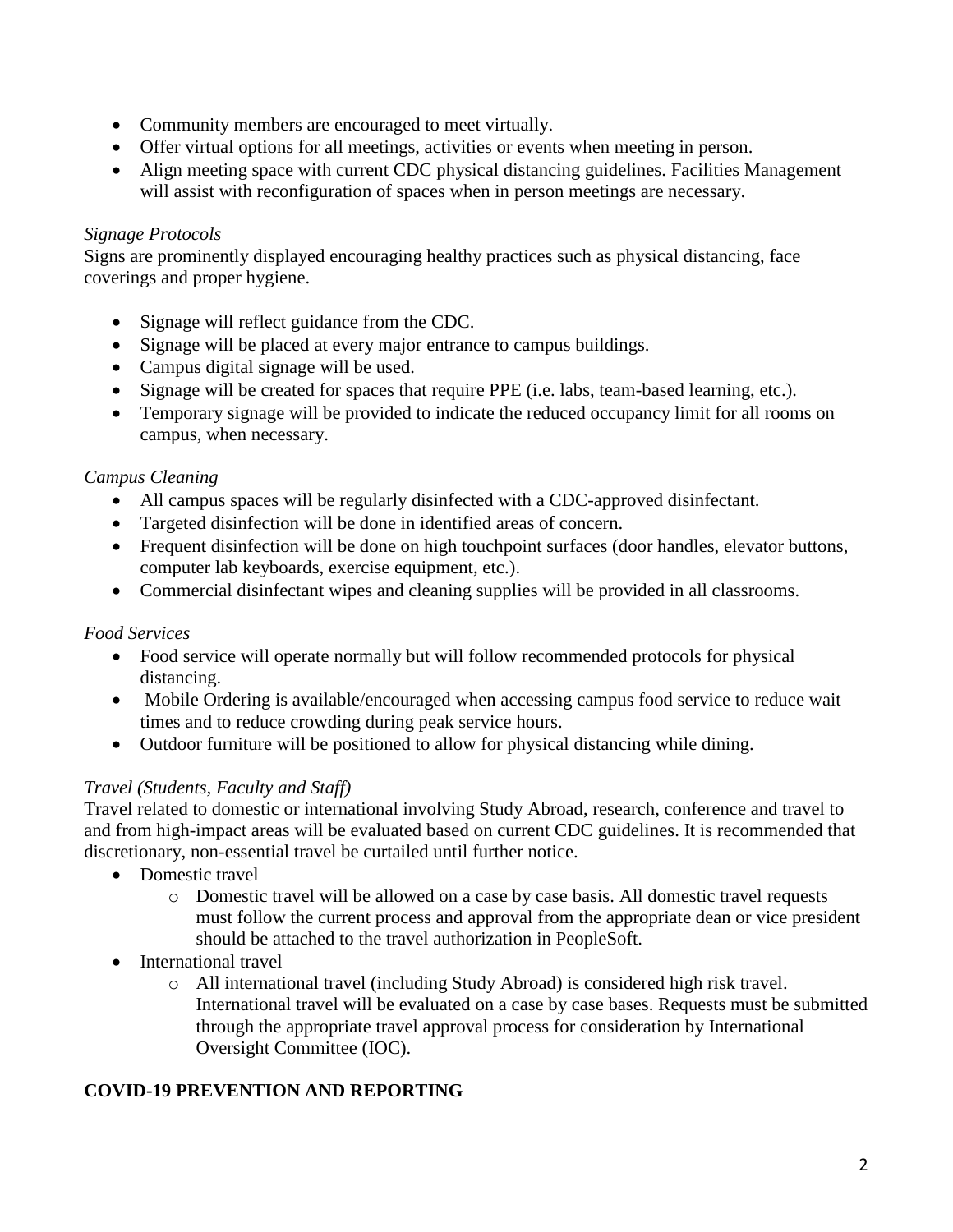## *Face Coverings*

Face coverings are expected indoors. The CDC recommends wearing face coverings as an additional layer of protection especially in areas with high or substantial transmission...

The following guidelines apply:

- Students, faculty, staff and visitors will be expected to wear face coverings when inside University buildings.
- Students, faculty staff and visitors will be strongly encouraged to wear face coverings when outdoors and physical distancing is difficult.
- Face coverings are not expected when alone in an office or in assigned residence hall rooms.
- Accommodations will be available for individuals with religious, medical or other concerns, which will be processed through the Office of Human Resources (faculty and staff), the Office of Student Accessibility and Resources for student medical/disability-related need and the Office of the Dean of Students for religious-related accommodation requests.

## **Event Guidelines and Checklists**

- To host student events on campus, hosts must:
	- o Require students, faculty and staff to check-in with their UT Tyler ID via Patriots Engage. Check-in alternatives can be submitted to the Department of Student Engagement.
	- o Student Organizations must be fully registered before event can take place.
	- o Request space through Astra.
	- o Utilize CDC recommended best practices: maintain physical distancing, the use of face covering is expected, use hand sanitizer frequently and frequent hand washing
- Food policies
	- o Pre-packaged meals
	- o No self-serve options
	- o Food will be distributed by the host organization or department. Gloves and face coverings are expected.
	- o Food stations must be thoroughly cleaned before and after food distribution.
- The Department of Student Engagement in collaboration with Environmental Health and Safety may impose additional safety measures for student events based upon the scope of the event or activity.
- The university reserves the right to cancel an activity at any time in the event there is a health  $\&$ safety concern.

#### *Other Preventative Measures*

- Touch-free hand sanitizer stations are located across campus in all major buildings; please use when handwashing is not available.
- Plexiglas barriers are installed at service areas across campus and are available upon request for employees who regularly interact with people at their workstations.
- Physical distancing (at least 3 feet) should be observed in queuing locations.

#### *Training Protocols*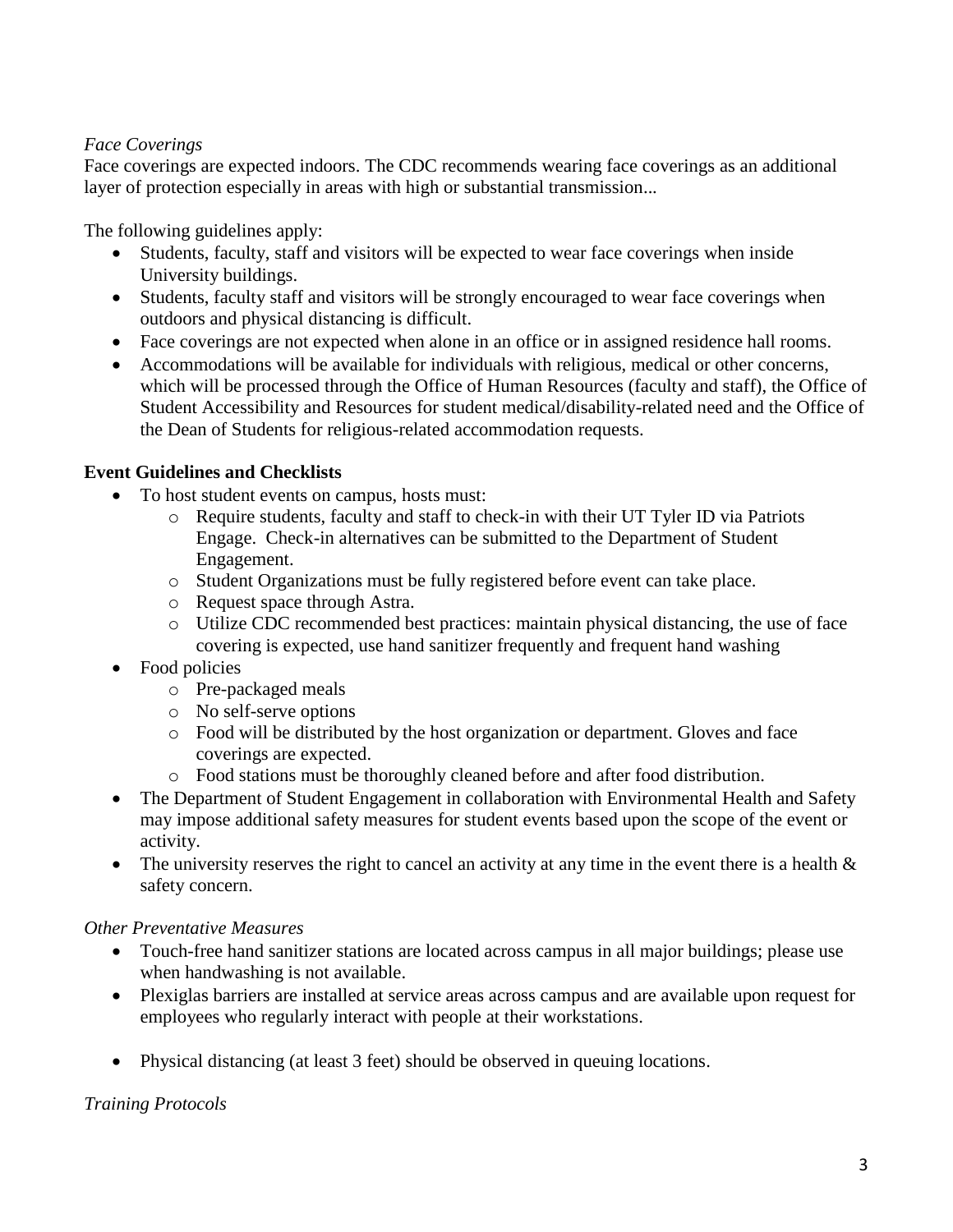- The university will provide as necessary training for all community members regarding best practices and recommendations from the CDC and local and state health authorities. Additional public health awareness information will be readily available on the COVID-19 Procedure website.
	- o How-to modules (i.e. short, specific videos), selected and maintained by the Office of Environmental Health and Safety.
		- How to employ/utilize personal protective equipment effectively
		- How to recognize COVID-19 symptoms in self and others
		- How to maintain appropriate physical distance
		- How students can keep living areas clean and sanitized
		- How University employees can maintain safe work areas
		- Appropriate University response for reported COVID-19 exposure
		- Specific how-to guidelines for University personnel responsible for sanitizing areas for which a COVID-19 exposure has been reported
	- o Best practices training modules
		- Maintaining appropriate distancing in the classroom and common areas
		- When is it appropriate to wear a face covering?
		- Tips and tools for employees working remotely
		- **Effective approaches to managing a remote workforce**
- Access The University of Texas Educational Assistance Program UTEAP training and resources by logging on to [uth.edu/uteap/employees/index.htm](http://www.uth.edu/uteap/employees/index.htm) resources center.
- Continue development of training protocols for specific areas (i.e. visitors to campus, University Academy, etc.), as conditions change, as new CDC guidelines are issued and as new University policies are established.
- Continue development of specific training content for managers, department chairs and supervisors on establishing effective work accommodations for faculty and staff by the Office of Human Resources.

#### *Recognizing Signs and Symptoms*

COVID-19 cases continue in our area with the omicron variant being the most common cause. Unvaccinated people remain the greatest concern and are at greatest risk for illness and disease complications.

- All employees and students will perform a self-check for COVID-19 symptoms prior to reporting to class or work. Symptoms of COVID-19 include:
	- o Fever or chills
	- o Cough
	- o Shortness of breath or difficulty breathing
	- o Fatigue
	- o Muscle or body aches
	- o Headache
	- o New loss of taste or smell
	- o Sore throat
	- o Congestion or runny nose
	- o Nausea or vomiting
	- o Diarrhea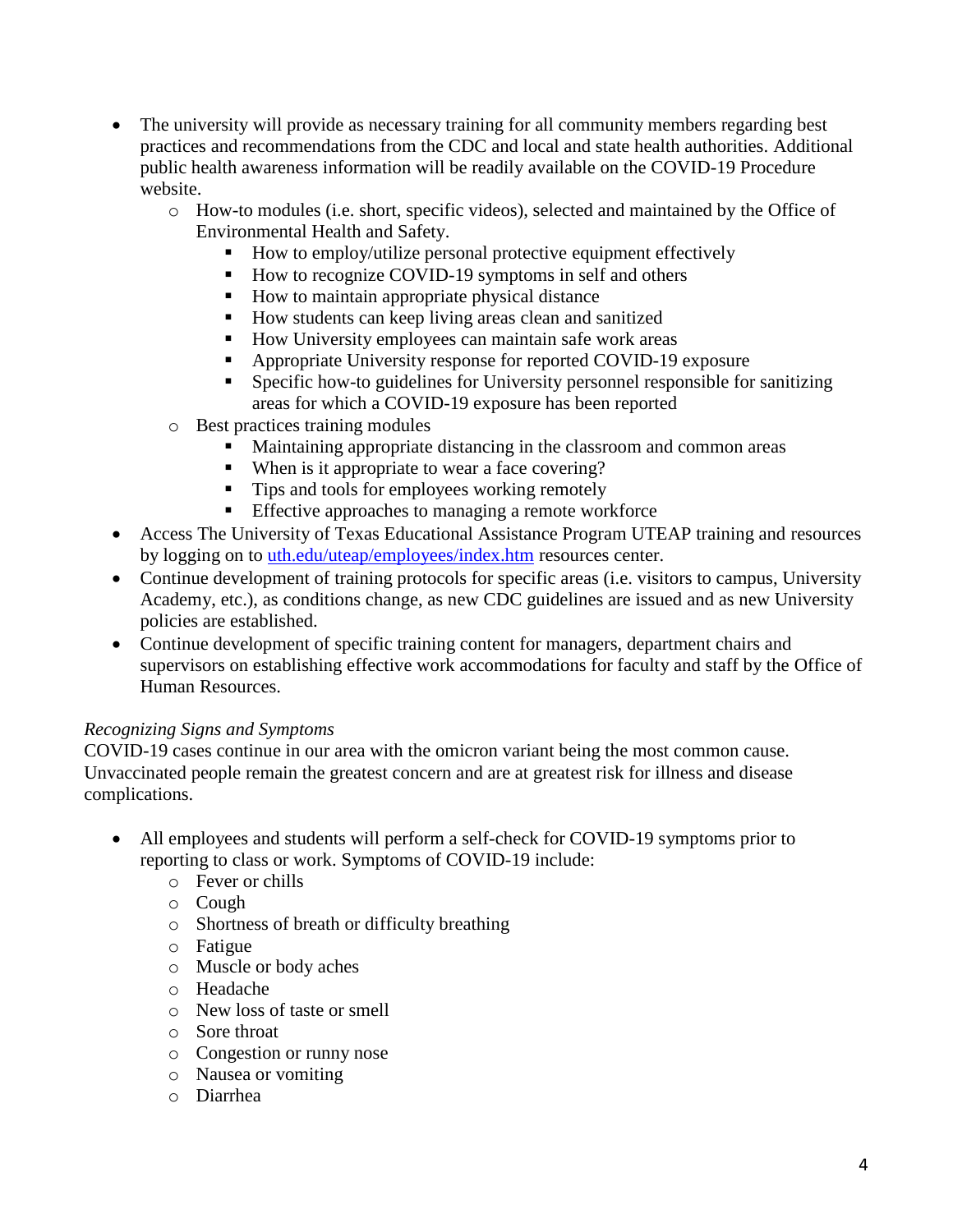- Individuals who exhibit COVID-19 symptoms should contact the COVID Hotline at 903.565.5999 or submit the online report at [covid.uttyler.edu.](https://www.uttyler.edu/coronavirus/)
- Persons in quarantine due to exposure to COVID-19 will perform daily self-checks for symptoms and contact medical help to be tested if they suspect symptoms are developing.

## *Testing*

- UT Tyler will make testing available to students, faculty and staff who exhibit symptoms or who believe they have come in contact with someone diagnosed with COVID-19.
- Test site information may be found at uttyler.edu/coronavirus.

## *Contact Tracing*

- UT Tyler maintains a centralized contact tracing program, which involves identifying individuals who may have come in contact with an infected person, documenting information and notifying individuals of exposure so appropriate quarantine measures can be implemented. The Intake Team coordinates the contact tracing protocol, which includes:
	- o Centralized campus program administration for all COVID-related reporting to prevent and manage cluster events.
	- o Mandatory contact tracing training, for all contact tracers, selected members of the Office of Human Resources and all members of the Covid-19 Response Team (CRT).
- Students will be assisted by the Dean of Students and Case Management during the period of isolation or quarantine.

## **Protocol for Unvaccinated Individuals**

#### *Reporting Positive Test Results*

- Students, faculty and staff who test positive for COVID-19, whether from a test at an on-campus or off-campus location, should immediately self-report this information via the COVID-19 hotline, 903.565.5999, or by completing the reporting form at [covid.uttyler.edu.](https://www.uttyler.edu/coronavirus/)
- Students who test positive should self-report. The report is received by the Intake Team in Contact Tracing.
- Employees who test positive will self-report and then should work with their supervisor to address employment duties and expectations. Employees may also consult with Human Resources.
- When positive results are reported, the contact tracing process will begin.
- All supervisors will share equal responsibility for reporting known cases immediately, as well as all possible exposure to Contact Tracing.

#### *Voluntary Isolation: Symptomatic Without Test Results or Direct Contact*

• Individuals who feel they may be experiencing symptoms and have not had contact with a positive case or tested positive themselves should self-report and immediately begin a voluntary isolation process at home until a negative test result is received.

*Quarantine: Close Contact with COVID Positive Individual*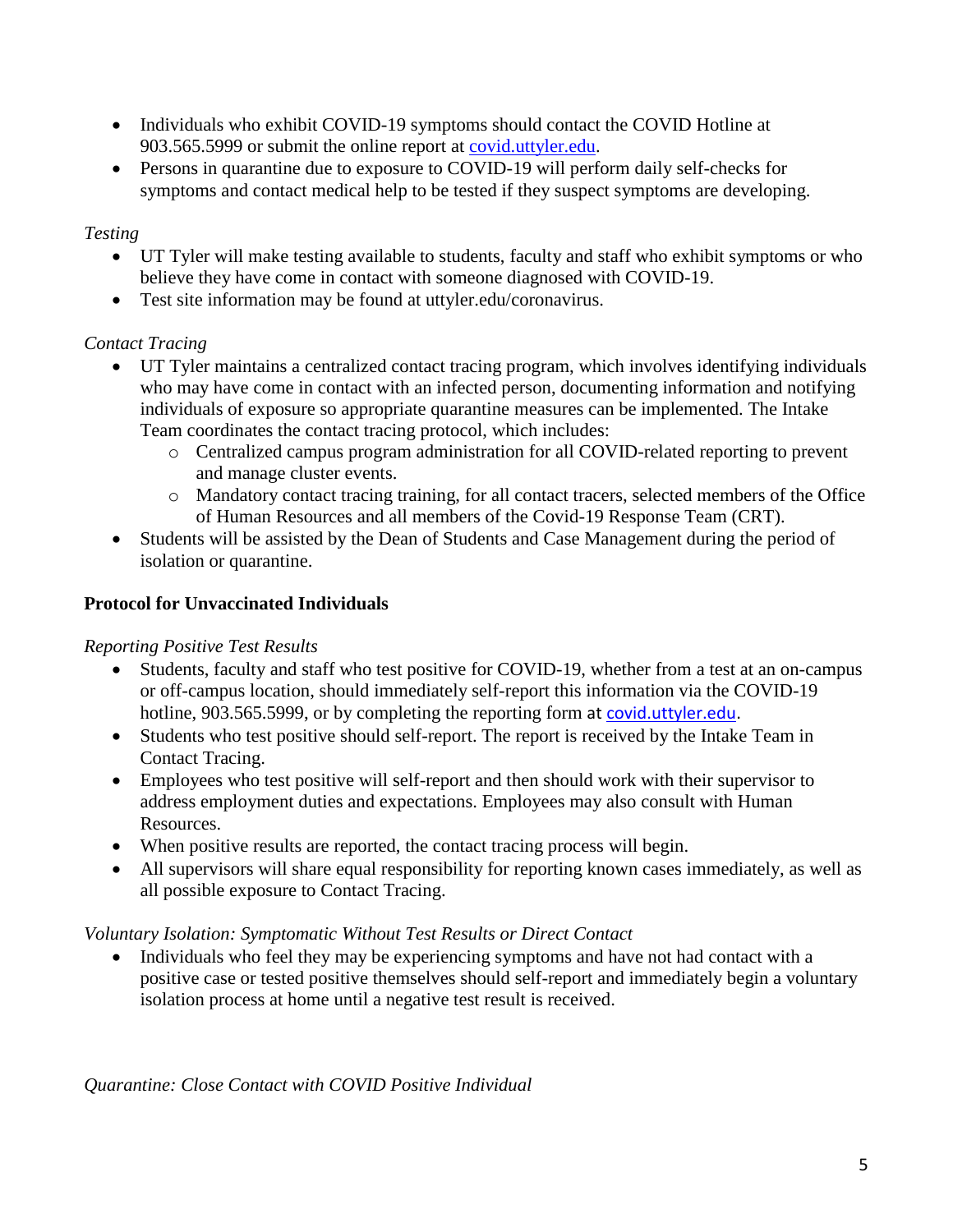- Individuals who have been in close contact with a COVID positive individual should self-report. They will then be contacted by the Intake Team and immediately begin the quarantine process. These individuals should monitor their health for any symptoms of COVID and call the COVID hotline if symptoms present.
- The Intake Team will provide direction to vaccinated individuals regarding quarantine, testing and the timeframe for returning to normal activities.

#### *Isolation Procedures: Positive Test Results*

- Students residing off campus and employees who test positive will be sent home to complete the isolation period.
- On-campus resident students who test positive and cannot go home to isolate will be relocated if space is available for the duration of their isolation period and given instructions about food, laundry and best practices.
- Individuals who have tested positive may only return to normal activities once they have completed the isolation period, have been fever free for at least 24 hours without the use of fever reducing medication, and their overall symptoms have improved.

## **Protocol for Vaccinated Individuals**

- Individuals who are fully vaccinated as defined by the CDC and have been in close contact with someone who has tested positive for COVID should monitor their health closely for any symptoms and get tested 5-7 days after their exposure. Even if they don't have symptoms it is recommended that they wear a mask indoors in public for 14 days following exposure.
- If test results come back positive, normal isolation procedures will be followed.

#### *Hospitalization Procedures for Students*

• UT Tyler will monitor the progress of hospitalized resident students and provide various assistance through the Dean of Students and Residence Life.

(UT Tyler faculty and staff will not be responsible for the transportation of any symptomatic or positive-tested individuals. Ambulance transports will be used as needed.)

#### *Flexible Access*

To maintain a safe campus community, UT Tyler will provide options for students, faculty and staff at [higher risk for severe illness](https://www.cdc.gov/coronavirus/2019-ncov/hcp/faq.html) (including older adults and people of all ages with certain underlying medical conditions) to limit their exposure risk (e.g., telework and modified job responsibilities or virtual learning opportunities). Employees should contact Human Resources to discuss telework opportunities. Students should contact the Student Accessibility Resource office to seek guidance regarding accommodations. Consistent with applicable law, policies are in place to protect privacy regarding underlying medical conditions in compliance with applicable federal and state privacy and confidentiality laws.

#### *Plans for Essential Positions/Functions*

- Back-up staffing and remote work plans will be developed at the unit level.
- Absenteeism of students and employees will be monitored.
- Staff will cross-train, and there will be a roster of trained back-up staff.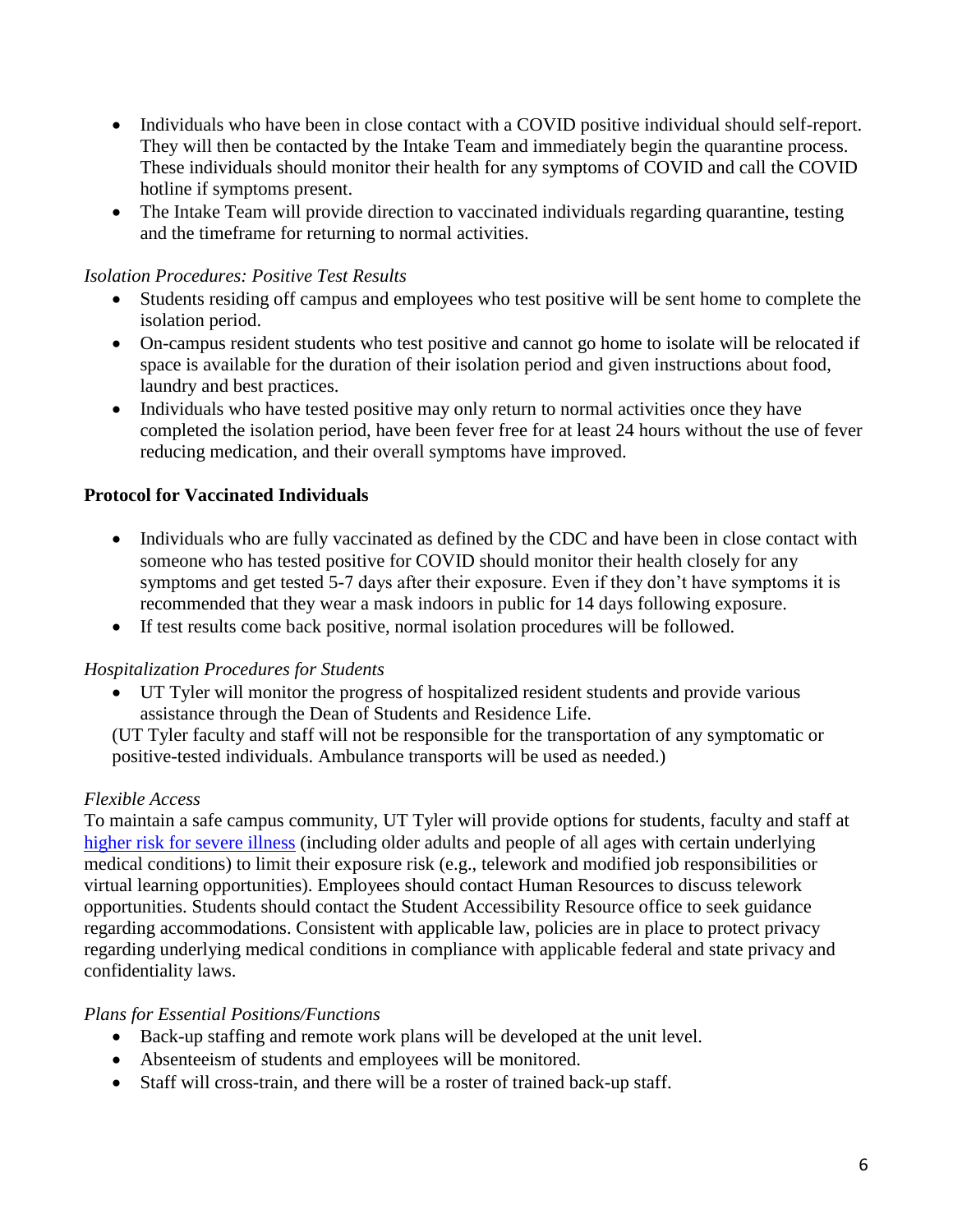## *Flexible Sick Leave Policies and Practices*

- Students, faculty and staff will stay home or isolate when they are sick, quarantine when they have been exposed to COVID-19 or must care for someone who is sick.
- Policies will be examined and revised as needed for excused absences and virtual learning (students) and leave, telework and employee compensation (employees).
- Leave and excused absence policies will be flexible, not punitive, for taking time off and will allow sick students and employees to stay home and away from others. Leave and excused absence policies will also account for students and employees who need to stay home with their children if there are school or childcare closures or to care for sick family members.

#### *Resources for Physical and Mental Well-Being*

- Resources are available to help students, faculty and staff who are feeling overwhelmed, including resources for managers to help support their team members.
- Healthy habits for eating, exercising, sleeping and finding time to unwind will be encouraged.
- Students and employees will be informed of such resources as the national distress hotline, 1- 800.985.5990; Disaster Distress Helpline, text TalkWithUs to 66746; EAP and Student Counseling Center Crisis Line, 903.566.7254.

# **ACADEMICS AND INSTRUCTION**

The CDC considers several teaching-related factors that influence an individual's risk for COVID-19. These include, but are not limited to, classroom capacity with physical distancing, class schedules (rotating schedules), teaching modalities (face-to-face, hybrid, online) and classroom materials/supplies. In addition, the types of course experiences may vary greatly between degree programs and may require special considerations and/or use of personal protective equipment (PPE).

## *Physical Distancing Protocols for Academic Spaces*

• In classrooms where physical distancing is not feasible for pedagogical purposes, (i.e. teambased active learning, simulation labs, skills labs), the use of personal protective equipment and physical barriers will be required.

#### *Classroom Supplies and Materials to Enhance Health and Safety*

- When feasible, supplies will be provided to prevent students from sharing materials (e.g. art supplies, demonstration devices).
- If separate supplies are not feasible, enhanced cleaning and/or use of personal protective equipment (PPE) will be used.
- Commercial disinfectant wipes will be provided in all classrooms.

## *Department- and College-Level Course Delivery Plans*

- Faculty are given discretion to conduct in-person classes at a reduced density (50% to 75%) for the first two weeks of the semester, while ensuring that all students enrolled in an in-person or hybrid course have one in-person experience per week in each course during this time.
	- o Faculty may discuss class density reduction with the faculty member's Department Chair.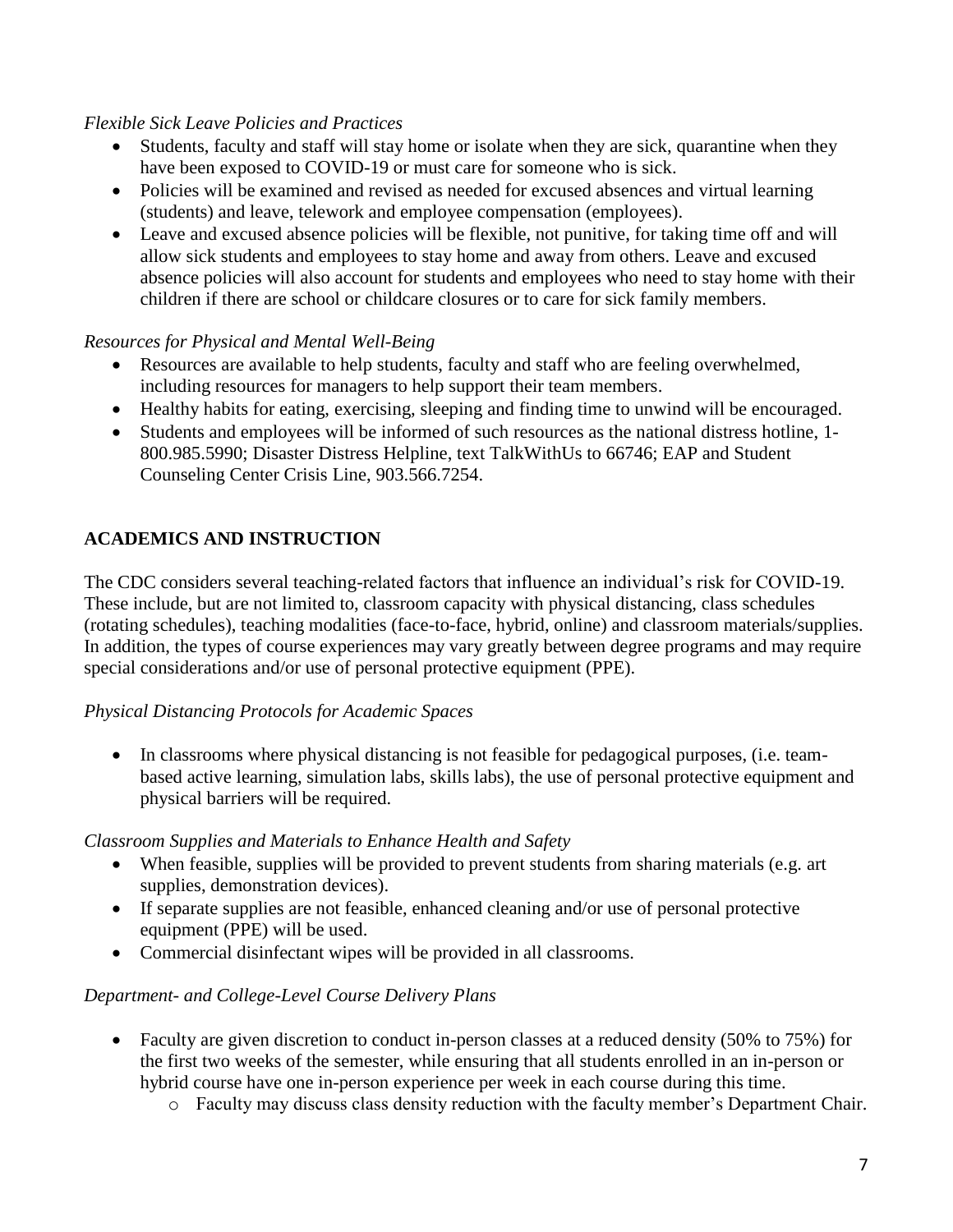- Faculty are also encouraged to take every opportunity in and out of the classroom environment to educate our students of the benefits of vaccination, masking, physical distancing, and other appropriate safety measures for their own health and the health of their families and their classmates.
- If you need a modification for your classroom, please Dr. Andrew Krouse contact Dr. Andrew Krouse, Director of Facilities Management.
- Examples of modifications include
	- o Use of larger classroom to allow for physical distancing of all students.
	- o Use of two smaller classrooms and simultaneously offer the course to both classrooms through technology.
	- o Use of outside spaces for classwork or move the entire class outside when course content allows (e.g., arts, music, and ecology).
	- o Use of multiple, smaller independent sections.
	- o Modify course schedule to include evening and/or Saturday classes.
	- o Use of PPE when physical distancing is not feasible.
	- o
	- Conversion of face-to-face courses to online courses.
		- o Faculty and anyone teaching a course should be prepared to shift all course content online if circumstances warrant.
		- o

#### *Opportunities to Select Courses that Best Meet Learning Styles and Personal Preferences*

- o UT Tyler will update courses in myUTTyler to reflect the final course delivery method, i.e. face-to-face, hybrid or online
- o Students will be notified via instructor and CANVAS regarding attendance requirements (i.e. which days they are expected to be present in class)

#### *Clinical Work and Preceptorships in Health-Related Fields*

Clinical coursework is a cornerstone of several programs including pharmacy, nursing, occupational therapy and psychology. Healthcare students and faculty complete clinical coursework in a variety of practice settings and regions both within and outside of Texas. COVID-19 recommendations for healthcare providers and healthcare students can change rapidly based on guidelines, clinical site recommendations and local transmission/recovery data.

Programs will consider multiple resources when developing and updating COVID-19 guidelines for clinical rotations including national guidelines (CDC); state and local regulations; clinical site contracts; site specific policies, standards and expectations; professional associations; state licensing boards; and accreditation agencies.

The following precautions related to clinical work and preceptorships will be followed:

- Programs will communicate program-based restrictions for student contact with patients with active confirmed COVID-19 to students and partnering clinical sites.
- Students will adhere to site-specific COVID-19 policies and procedures.
- There will be strict use of PPE as recommended by the program and clinical site.
- Self-screening tools will be used to identify COVID-19 signs/symptoms.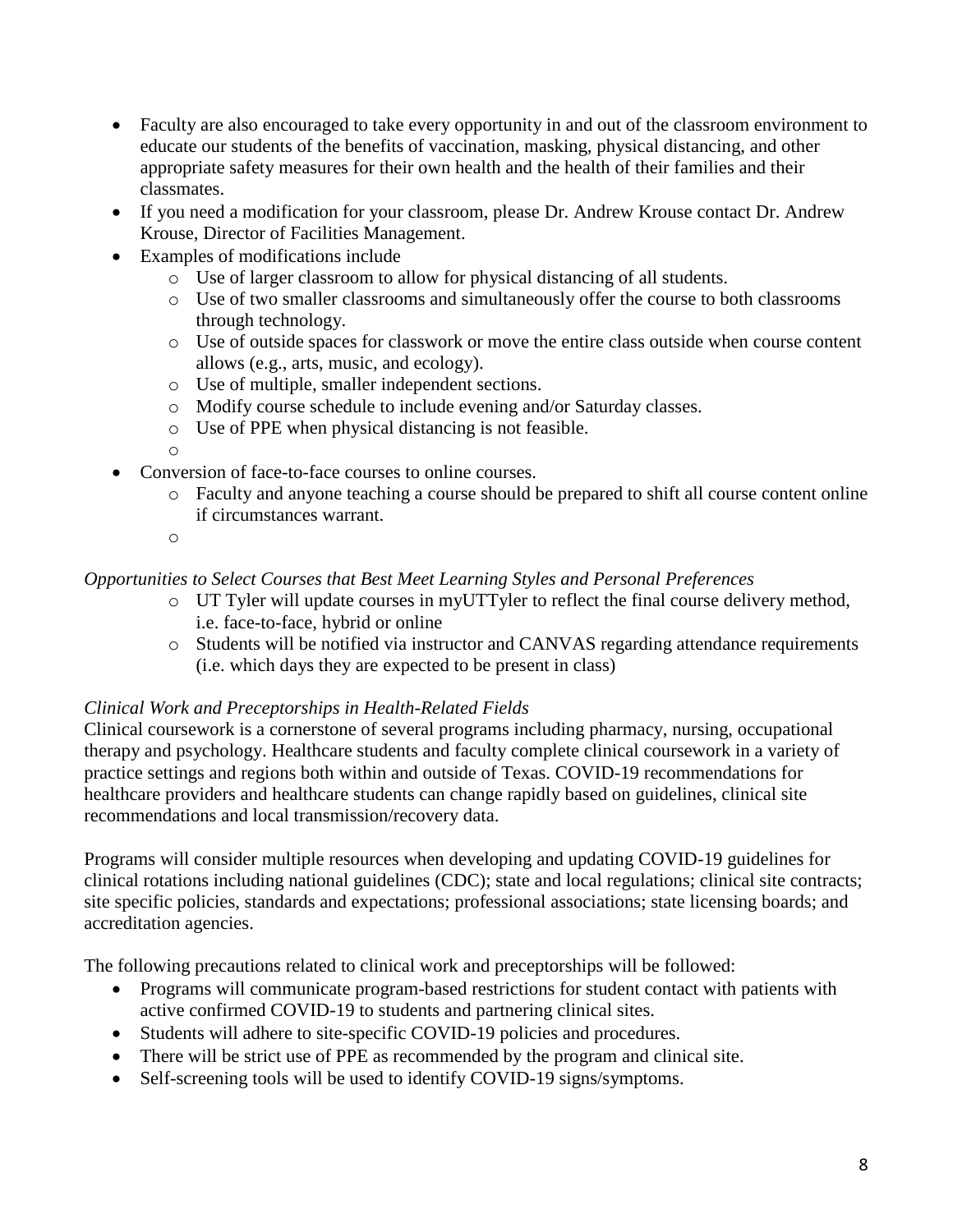• COVID-19 training will be required that includes but is not limited to, signs/symptoms, transmission, self-screening of symptoms and use of protective personal equipment in the healthcare setting.

## *Internships and Clinical Work for Non-Health-Related Fields*

Internships: UT Tyler-associated internships vary widely. The guidelines listed below are recommended regardless of whether academic credit is received or if the internship is associated with a stipend or wage.

Clinical Work: UT Tyler students also participate in a variety of clinical work, such as the field experience and clinical teaching activities within the School of Education. The School of Education internships and clinical experiences differ from other departments in that these must follow the Texas Administrative Code that stipulates the requirements for our students to acquire state certification.

The following precautions related to internships and clinical work this fall will be followed:

- To the greatest extent possible, internships and/or clinical work will be placed in the first portion of the fall semester.
- Students will follow guidelines established by the company, school or on-campus department where internships/clinical work is being completed.
- Students with signs or symptoms of COVID-19 will not attend internship or clinical work and will follow the program's recommendations regarding when internships and/or clinical work can resume.

## *Simulation and Skill Labs*

The use of simulation labs and skill labs are an essential part of several healthcare-related programs.

The following precautions related to simulation labs and skill labs this fall will be followed:

- Simulation and skills labs will be strategically placed within the semester to allow for optimal student participation in clinical rotations, simulations and skill labs.
- Physical distancing will be practiced when possible (i.e. clinical introductions, theory, debriefs).
- When physical distancing is not possible, the appropriate PPE will be required.
- The Office of Facilities will help ensure appropriate cleaning of devices and models.

## *Off-Campus Instructional Sites*

- Palestine and Longview Campus
	- o Academic spaces include classrooms, laboratories and simulation/skill labs and will follow the guidelines for classrooms, laboratories, simulations/skills labs developed for the main campus.
	- o All classes, including Kilgore College classes held at the Longview University Center, will follow UT Tyler policies.
- Houston Engineering Center (HEC)
	- o Based on the Houston Community College (HCC) campus, the HEC will follow HCC guidelines.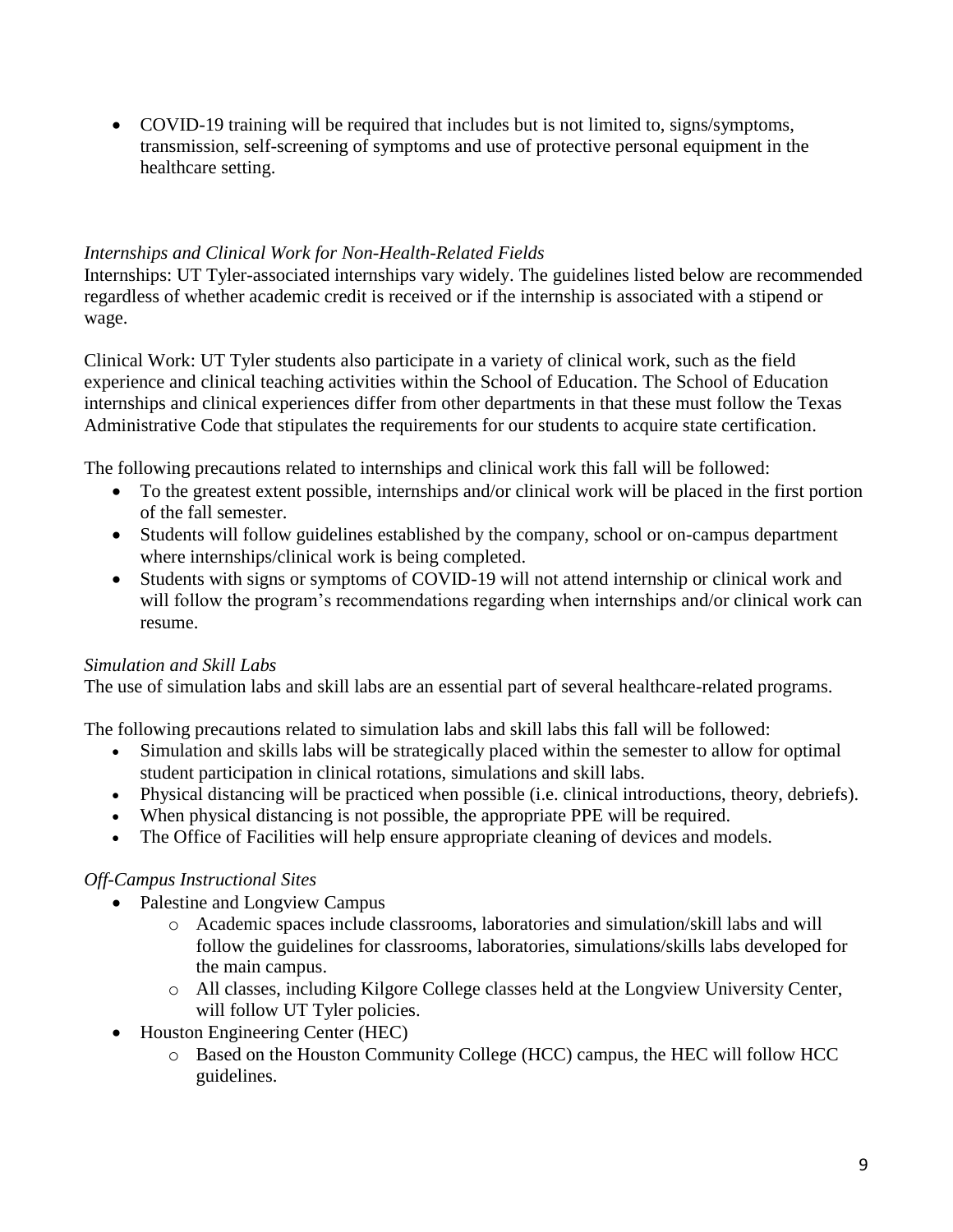o HEC students, faculty and staff will follow any additional UT Tyler guidelines that are not addressed by HCC.

# *Technology Support for Faculty*

The Office of Information Resources (IT) will provide the following support.

- Technical support for faculty members transitioning to hybrid and online courses.
	- o Room equipped with the technology required for live streaming and/or recording classes
	- o Appropriate equipment and training to live stream and/or record coursework
- Technical support for faculty members who are delivering coursework simultaneously to multiple classrooms.
- Technical support for both faculty and students using online proctored exams.
- Technical support to provide students and faculty members isolating at home to actively participate in courses.

## *Faculty Office Hours*

Given the challenge of maintaining physical distance in faculty office spaces, faculty have the right to individually determine whether to conduct office hours in their office, at another location on campus or online.

While faculty have the freedom to determine the best way to conduct their office hours, they are still expected to hold their regularly scheduled office hours at the allotted time of their choice, following their departmental guidelines on office hours.

Also:

- Consider an alternative method for students isolating to communicate during office hours. This could be by phone, email, video conferencing, etc.
- If conducting face-to-face office hours, practice physical distancing and/or use face coverings.

## *Library*

- Signage will be placed in key locations to promote physical distancing and face coverings.
- Employees will model safe physical distancing and use of face coverings.
- Plexiglas barriers will be used at counters/stations that require face-to-face interactions.
- Open library hours will be structured to reflect student use patterns (high use times), staffing requirements and student needs.
- Online access to library materials and library services will be communicated.

## *Computer Labs*

- Computers will be rearranged or removed/disabled to meet physical distancing requirements. Computers available for use will be clearly marked computers to indicate those available for use.
- Follow enhanced cleaning schedules.
- Provide disinfectant in each computer lab along with appropriate instructions to allow students to disinfect keyboards and other contact surfaces prior to each use.

#### *Accommodating students*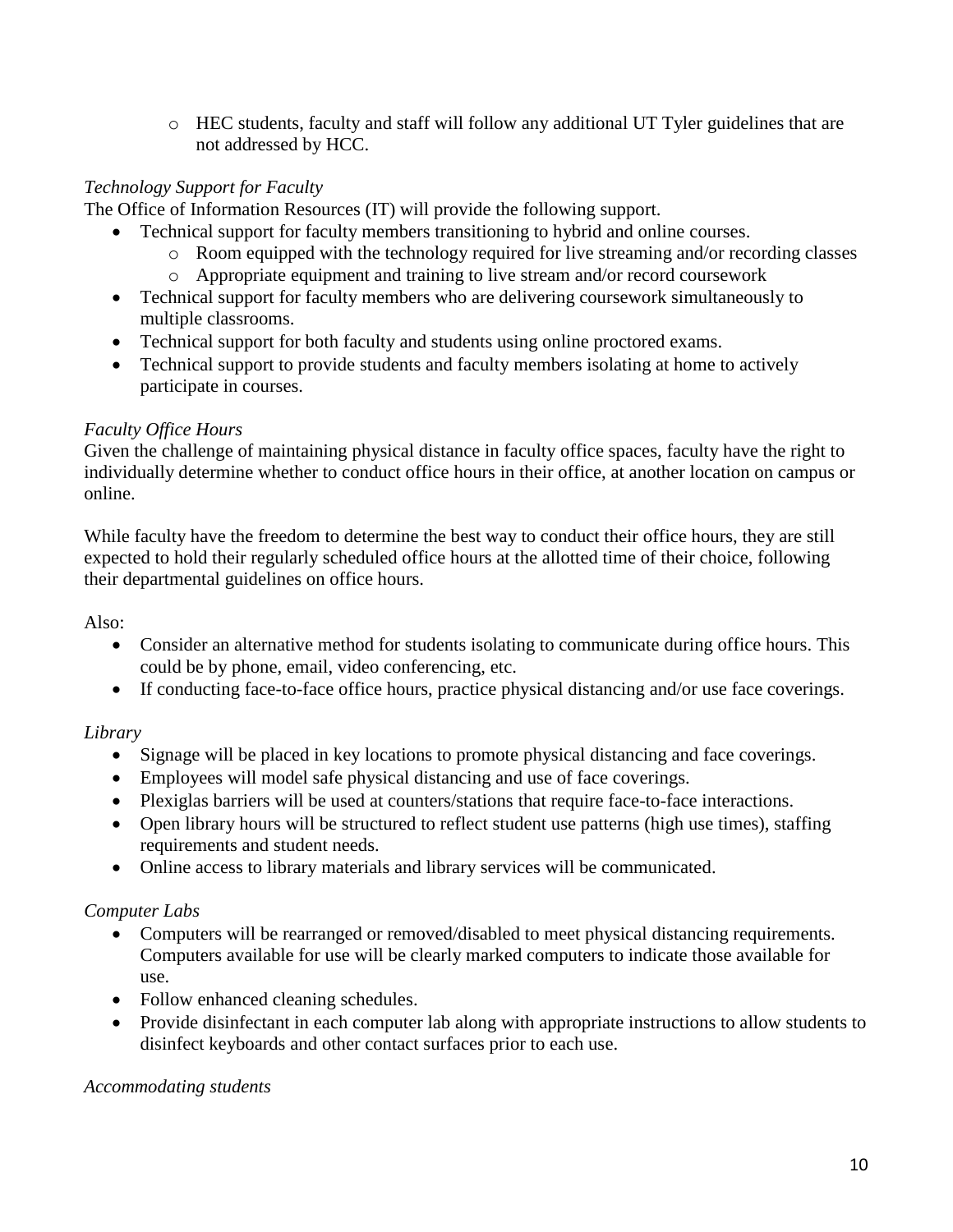- The Student Accessibility Resource Office (SAR)
	- o Assist students seeking accommodations for conditions impacted by the SARS-CoV-2 virus
	- o The SAR office will work with faculty to determine the best accommodation for the students
- Faculty may work directly with a student to address their need. Faculty are encouraged to meet with students virtually or by phone.
- Safety protocols for testing:
	- o Tests will be completed by appointment only.
	- o Testing stations will be sanitized after each use.
	- o Physical distancing will be practiced in testing rooms per CDC guidelines.
- Students will be informed via an online instructional guide regarding COVID policies and procedures in the testing center.
- Immunocompromised students
	- o Immunocompromised students will be referred to the [COVID-19 Information webpage](https://www.uttyler.edu/disability-services/sar-covid/) for more information about how to apply for COVID-related accommodations through the SAR office. They may also contact the SAR office directly at 903-566-7079 with any questions about the accommodation process.
	- o Requests will require medical documentation.

#### **STUDENT ENGAGEMENT**

Providing an opportunity for students to connect with one another and experience enriching opportunities outside the classroom is vital for the success of the University. The following strategies balance this need with the real and perceived healthcare needs of students, faculty, and staff.

#### **Student Housing**

- UT Tyler housing facilities will operate at full housing occupancy, with each suite/apartment at maximum occupancy.
- Residents will be allowed to have guest in their rooms; however, we ask that residents limit the number of guests to no more than one guest per resident at a time. Residents will be required to register their guest, for contact tracing.

Residential amenities may be limited to reduce the possibility of transmission of COVID-19. *Move-In*

- Check-in times will be assigned to limit traffic in hallways, stairs, lobbies, and elevators. Personal contact will be limited when completing check-in procedures, we ask that only residents enter clubhouses or desk area when student is checking-in
- All staff will wear face coverings when processing move-ins.
- Staircases may be designated as either up or down to prevent crossing paths.
- We ask that the number of family or other move-in helpers will be limited to no more than two people per resident.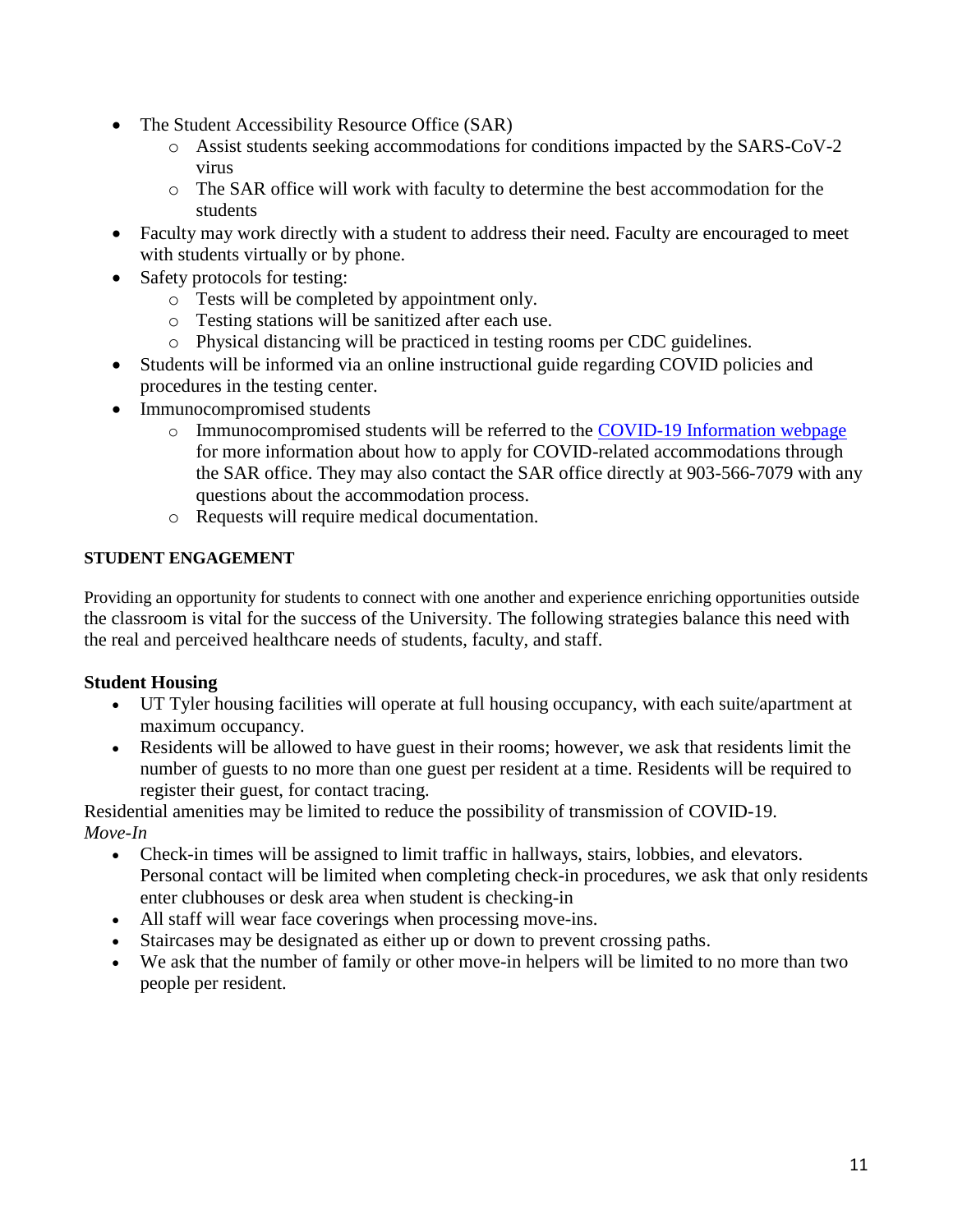## *Ongoing Precautions*

- Frequent cleaning of public areas, including regular sanitizing of elevator buttons, door handles, etc. will be done.
- Students will be responsible for maintenance of their own spaces.
	- o Standards will be increased for student self-maintenance of their personal living environment.
	- o Resident Assistants (RA) will conduct monthly health and safety checks of occupied rooms/apartments.
	- o There will be more focus on health/cleanliness when checking rooms/apartments.
- Campaign will be created to promote cleanliness and personal sanitation self-care.
	- o Emails, flyers, bulletin boards
- Face coverings and gloves will be provided for any staff needing to enter student spaces.
- Roommate agreements will be required that include cleaning schedules and responsibilities.
- The use of face coverings, physical distancing in public areas and good hygiene behaviors will be expected.
- Educational outreach on self-care and care for others will be increased.
- Residents will leave the immediate area (go to another room or leave the unit) when standard maintenance/work orders are being completed.
- Disinfecting supplies/equipment will be provided to maintenance staff.
- Student staff interactions will be limited (fewer numbers and non-shared spaces for essential personnel only).
- Nonessential staff will alternate office/remote schedules, and essential staff will limit contact.
- Staff will frequently wipe down staff areas at the beginning and end of every shift (phones, desk, staplers, door handles, light switches, etc.).
- The number of staff will be limited in any given area at the same time.
- Modified programming opportunities and requirements will be provided.
	- o Each RA will be required to present a minimum of four programs per semester.
	- o Programs will be a mixture of face-to-face, virtual and non-interactive/passive.
	- o Attendance will be limited to no more than 10 people per event for in-person events.

## *Isolation/Quarantine Procedures*

- If a student is suspected to have been exposed to COVID-19, they will quarantine for 5 days.
	- o Students are to remain in their rooms if they choose to not return home.
		- Meals will be delivered to student.
			- Two meals per day (lunch and dinner)
			- If a student requests more food/snacks, they may make arrangements with the Housing office.
- If resident tests positive, they will enter isolation.
	- o Student may be removed from on-campus housing to an on or off-campus location that has been identified by the University as isolation location.
		- Meals will be delivered to student.
			- Two meals per day (lunch and dinner).
		- Students will follow the direction provided by the COVID Response Team regarding the period of isolation, necessary testing, and release for return to normal activities.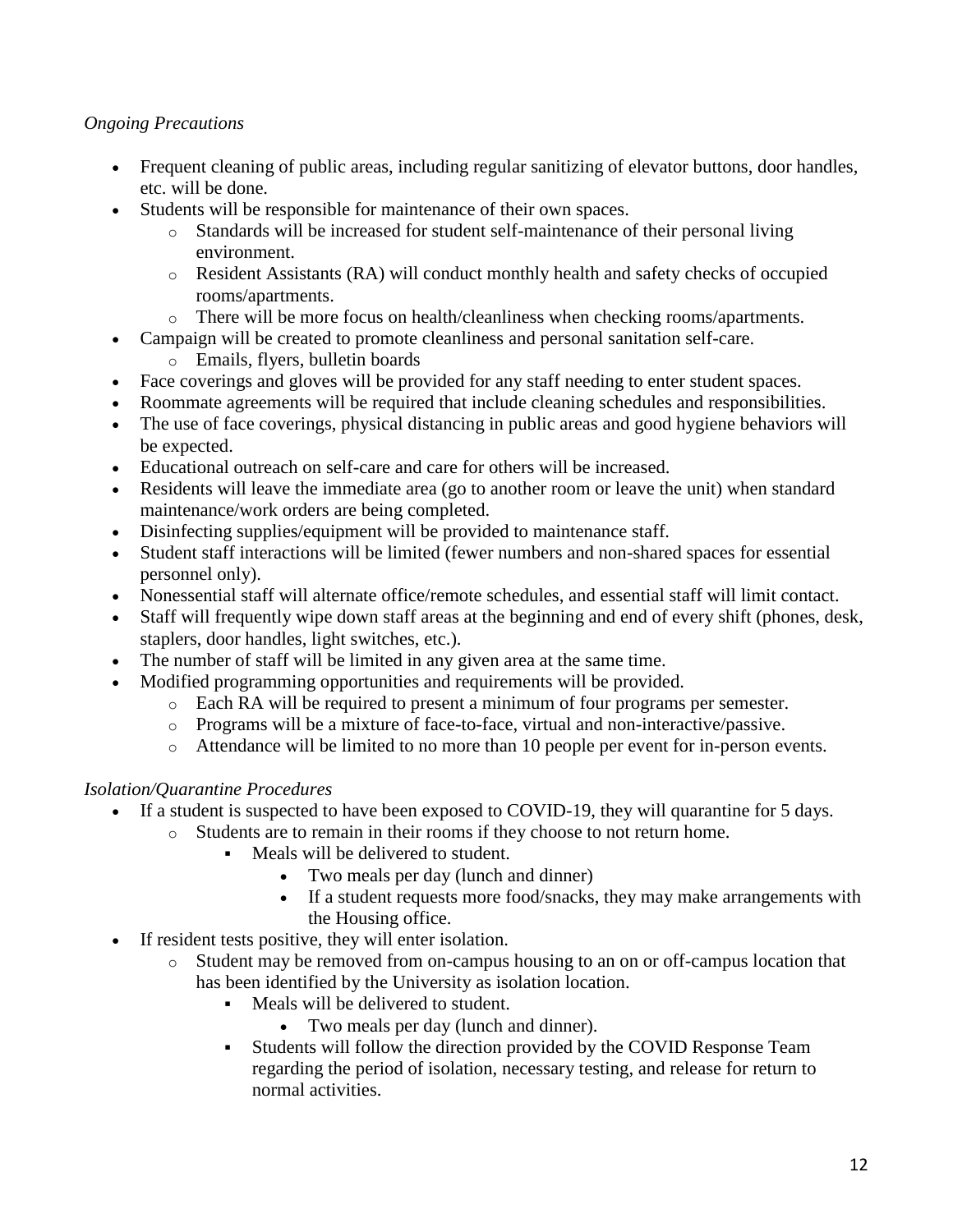## **Athletics and Rec Sports**

#### *Student-Athlete Return to Campus*

- Student-athletes will be expected wear face masks or cloth face coverings when not in outdoor training sessions or involved in physical activity.
- All who are not fully vaccinated student-athletes and staff will be tested a minimum of once a week via PCR test.
- For the purposes of NCAA Guidelines, "fully vaccinated against COVID-19" is defined as:
	- o Within two months of having completed the primary series of the J&J vaccine.
	- o Within five months of having completed the primary series of the mRNA Pfizer vaccine.
	- o Within six months of having completed the primary series of the mRNA Moderna vaccine.
	- o Following a booster vaccine for those who are:
		- Beyond two months of the J&J vaccine primary series.
		- Beyond five months of the mRNA Pfizer vaccine primary series.
		- Beyond six months of the mRNA Moderna vaccine primary series.
- Student-athletes will transport themselves to and from training sessions (no carpooling outside of household).
- Student-athletes coming from out-of-state and Texas counties that have experienced an increase in COVID-19 cases will be required to follow CDC guidance with regarding quarantine and testing.
- Sufficient time must be given between sessions to allow for sanitation of equipment and surfaces.
- Student-athletes will be encouraged to avoid nonessential socialization outside of sport-specific activities.
- Individuals who are considered high risk will be informed that they are not at an increased risk for infection but are at an **increased risk for severe symptoms and reactions.**
- Virtual meetings will be used whenever possible or feasible.

#### *Policies and Procedures for Positive COVID-19 Cases in the Athletics Department*

Prior to participation in any strength and conditioning or team activities, student-athletes must report and COVID-19-like symptoms to a staff athletic trainer.

If the screening reveals any of the following, the student-athlete will be removed from that session, along with any individuals with whom they have come in contact in the past 48 hours.

- Fever or chills
- Cough
- Shortness of breath or difficulty breathing
- Fatigue
- Muscle or body aches
- Headache
- New loss of taste or smell
- Sore throat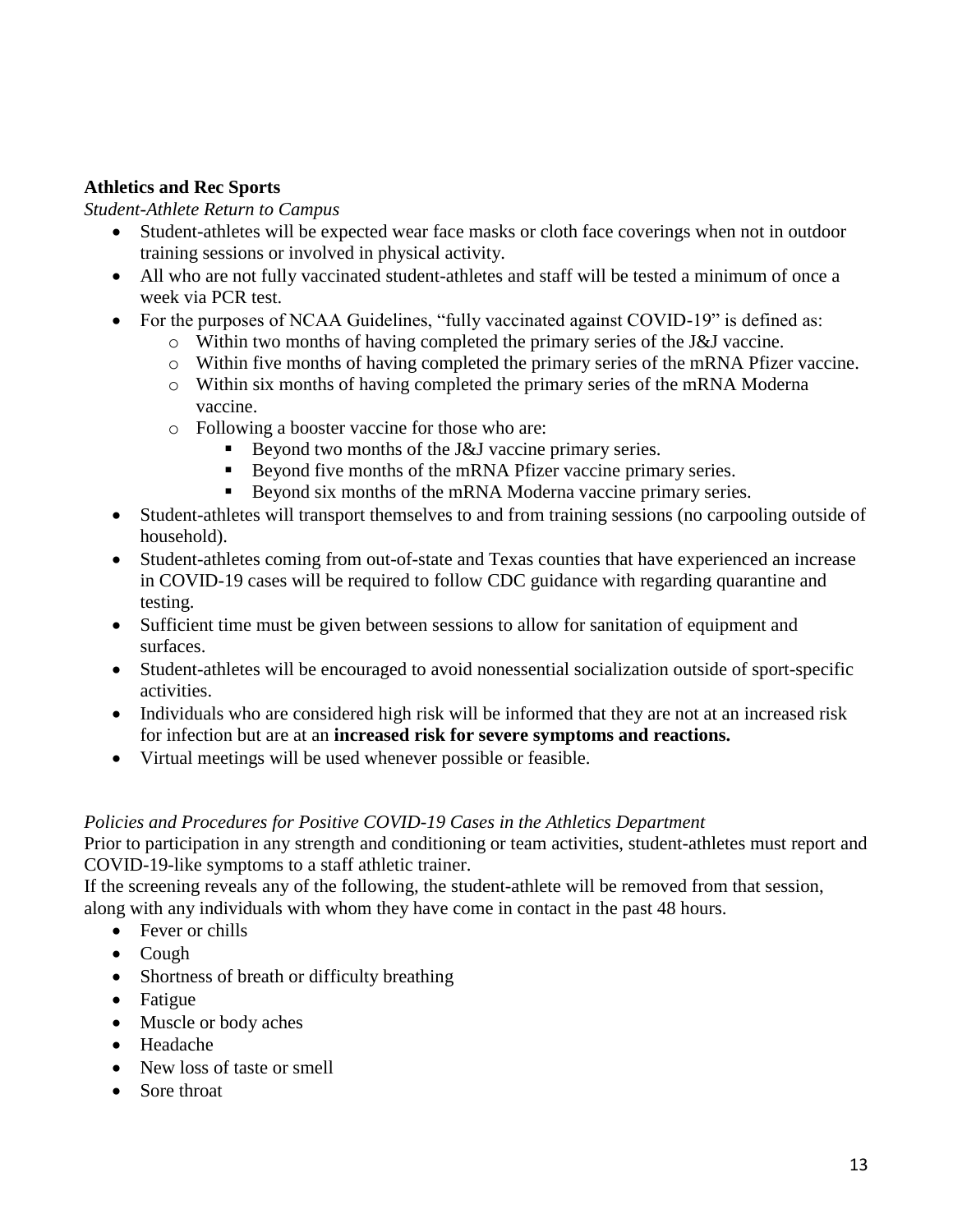- Congestion or runny nose
- Nausea or vomiting
- Diarrhea
- Contact with a known COVID-19 case within the past 14 days

The student-athlete's primary athletic trainer will be contacted to initiate the following process.

- Inform the student-athlete to report to the PHE Testing Center at the earliest possible time for testing and call the university COVID hotline immediately.
- Inform coaching staff and head athletic trainer via telephone.
- The head athletic trainer will inform the athletic director, compliance coordinator and senior women's administrator.
- Follow up on telephone communications via email.

In the event that the student-athlete does have a positive COVID-19 test, or is presumed positive, the following individuals will also enter a 10-day isolation period.

- All unvaccinated coaching staff that have come in direct contact with the individual (to be determined by team physician in association with the health department).
- Any other unvaccinated student-athletes living with that individual.
- Any other unvaccinated student-athletes who have come in direct contact with the individual (ex. members of their skills/workout session group).
- Any unvaccinated athletic trainers who have had direct contact and exhibit one or more symptoms of COVID-19

(to be determined by team physician in association with the health department).

- Any unvaccinated individuals exposed to respiratory droplets or bodily secretions from the student-athlete.
- Any other unvaccinated individuals that the student-athlete reports coming into indirect contact with subject to consultation with the team physician.
- Any unvaccinated individuals with direct contact that develop COVID symptoms and have a positive PCR test.

Any individual entering isolation will only be allowed to return to contact with other individuals at the approval of the team physician. Individuals will then have to complete a gradual return to activity protocol to last no less than five days.

In order to be cleared to return to contact with other individuals, student-athletes who have tested positive for COVID-19 must:

- Remained free of fever for 72 hours without the aid of fever reducing medications.
- Be a minimum of 2 days out from the onset of symptoms to begin the at home portion of the return to play protocol.
- Received clearance from team physicians if severe or prolonged symptoms occurred to return to vigorous physical activity and competitionSports if required by UT Tyler team physicians.
- Complete a return to play protocol coordinated by the sports medicine department lasting no shorter than five days.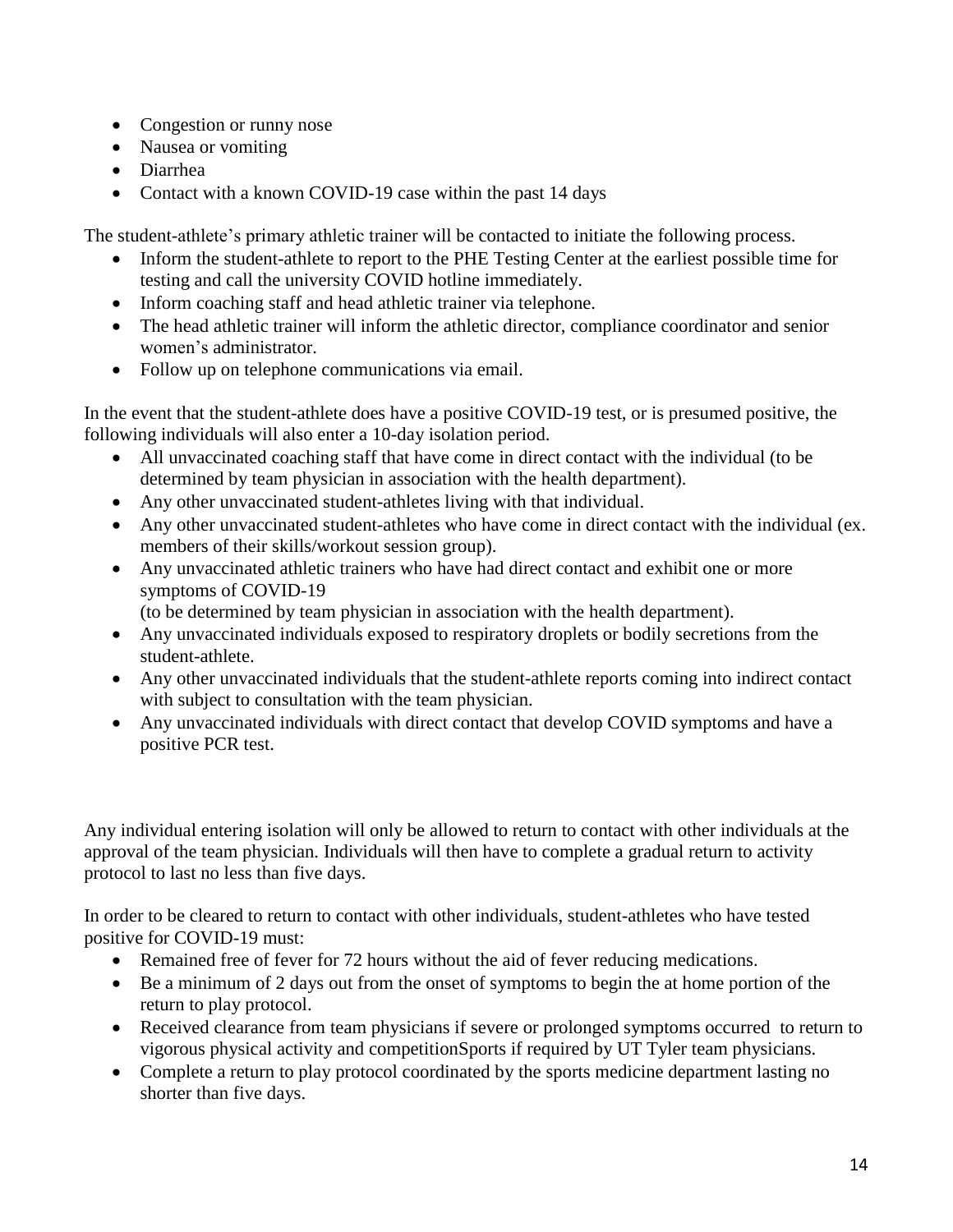#### *General Outdoor Practice Guidelines*

- Student-athletes and coaching staff must report any potential COVID symptoms.
- Coaching staff are expected to be masked during practice at all times.
- Student-athletes and coaching staff not actively involved in physical activity are expected to be masked and physical distanced at all times.
- Student-athletes must bring their own refillable water bottles.

## *General Indoor Practice Guidelines*

- Student-athletes and coaching staff must report any potential COVID symptoms.
- Coaching staff are expected to be masked during practice at all times.
- Student-athletes and coaching staff not actively involved in physical activity are expected to be masked and physical distanced.
- Student-athletes must bring their own refillable water bottles.

## *Team Travel Guidelines*

- Transportation
	- o All members of the travel party must report any COVID symptoms prior to boarding any transportation vehicle for team travel.
	- o All members of the travel party are expected to remain masked during travel aboard any transportation vehicle.
	- o Seating on charter buses must be assigned and staggered to allow for maximum physical distancing.
- Restroom breaks
	- o Restroom breaks must be taken at large, regularly cleaned facilities.
	- o Masks are expected to be worn in facilities at all times.
- Meals
	- o Meals must be limited to pick-up or delivery.
	- o Meals need to be individually packaged (box or bag) and eaten on the bus or in an area that allows physical distancing (parks, hotel room, etc.)
- Accommodations
	- o Room assignments will pair current housing mates whenever possible.
	- o Masks are expected to be worn in common areas.
	- o No more than one individual per bed.
	- o No outside visitors in hotel rooms (parents included).

#### *Spectators at Athletic Events*

- Spectators must check in at a singular point of entry and provide information for contact tracing purposes.
- Marked seating sections will be created reflecting current physical distancing recommendations. Ushers will assist spectators and monitor sections.
- Hand sanitizer stations will be available throughout the venue.
- Restrooms and high touch areas will be disinfected frequently.
- Digital game programs will be accessible via QR code.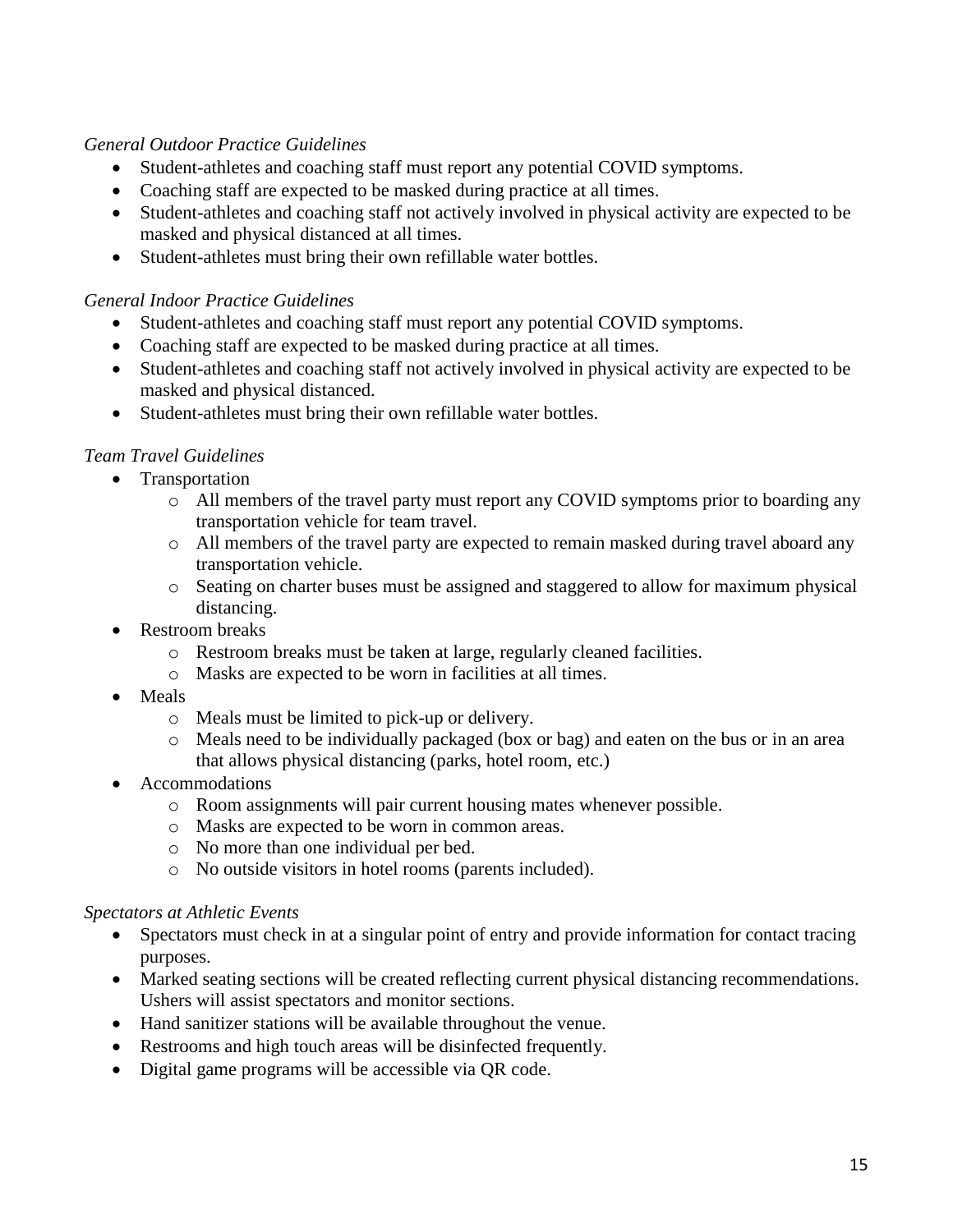# The University of Texas at Tyler Athletics COVID-19 Return to Play Protocol: Asymptomatic and Mild Symptom Cases

Following the new cardiac algorithm, the NCAA has created four categories for individuals to follow depending on their symptoms. This includes changes to allow asymptomatic or mild cases can begin exercise during isolation. These are general guidelines, that may be amended on a case-by-case basis depending on demands of sport and fitness of student-athlete.

Qualifications for this accelerated return to play protocol includes:

- Asymptomatic positive case.
- Mild symptoms: (common cold-like symptoms [without fever], GI symptoms, or loss of taste/smell).

RTP can begin 2 days after positive or onset symptoms. The individual will remain in isolation for days 3-5 but can perform protocol in their room. After isolation will perform a 2-day modified RTP program with the team.

## **Protocol**

Throughout this protocol, the student-athlete should be monitored to ensure that the workload does not exceed their capabilities at any time, as their risk for injury and exertional related illness is increased due to a period of inactivity. Daily changes in training volume, max effort, and rest periods should be made at the start and during each individual workout to ensure safe return to activity for all student-athletes while remaining in isolation.

- **Day 1- begins on day 3 of isolation:** 50% workload
	- 10 Squat Jumps
	- 15 Walking Lunges
	- 30 sec high knees
	- 30 sec Hollow Hold
	- Rest 1 minute
	- $\blacksquare$  Repeat x2
- **Day 2- begins on days 4 of Isolation:** 70% workload
	- o Modified Tobata Workout Example:
		- Round 1
			- 20 sec squat jumps
			- 15 sec rest
			- 20 sec jumping jacks
			- 15 sec rest
		- Round 2
			- 20 sec Mountain Climbers
			- 15 sec rest
			- 20 sec High knees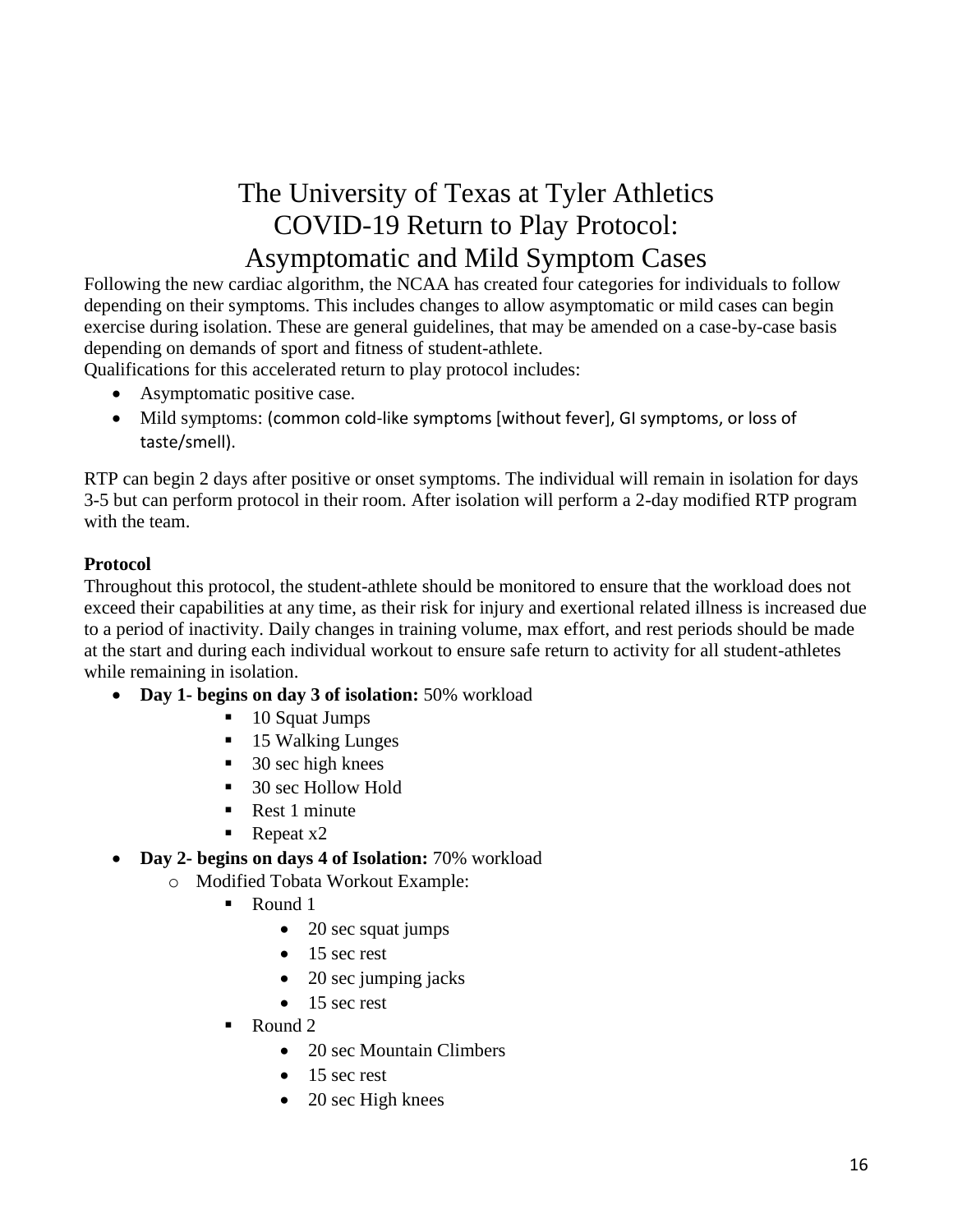- 15 sec rest
- Round 3
	- 20 sec Abs Bicycle Kicks
	- 15 sec rest
	- 20 sec flutter kicks
	- 15 sec rest
- **Day 3- begins on day 5 of isolation:** 90% workload
	- o Tobata Workout Example
		- Round 1
			- 20 sec Burpees
			- $\bullet$  10 sec rest
			- 20 sec Jumping Jacks
			- 10 sec rest
		- Round 2
			- 20 sec Mountain Climbers
			- 10 sec rest
			- 20 sec High knees
			- 10 sec rest
		- Round 3
			- 20 sec Squat Jumps
			- 10 sec rest
			- 20 sec Skaters
			- 10 sec rest
		- $\blacksquare$  Round 4
			- 20 sec Abs Bicycle Kicks
			- $\bullet$  10 sec rest
			- 20 sec flutter kicks
			- $\bullet$  10 sec rest

## **Clearance from Isolation and Return to Team Activities**

- **Day 2-** fitness test/Non-contact practice
	- o Fitness test (before practice)
		- Example: Half Gassers x6- 20 sec time limit
			- 60 second rest period
	- o At this time, the student-athlete may also return to weightlifting as a separate training session with adequate rest between each workout.
	- o Non-Contact Sport Specific Drills
- **Day 2-** Contact/Full Practice
	- o Day 2 should consist of a full practice for the student-athlete from start to finish. Modifications should be made if necessary and agreed upon by all involved staff.

#### **If at any time during the return to play protocol the student-athlete is unable to perform the workload scheduled, involved staff (medical personnel, strength & conditioning staff, coaching**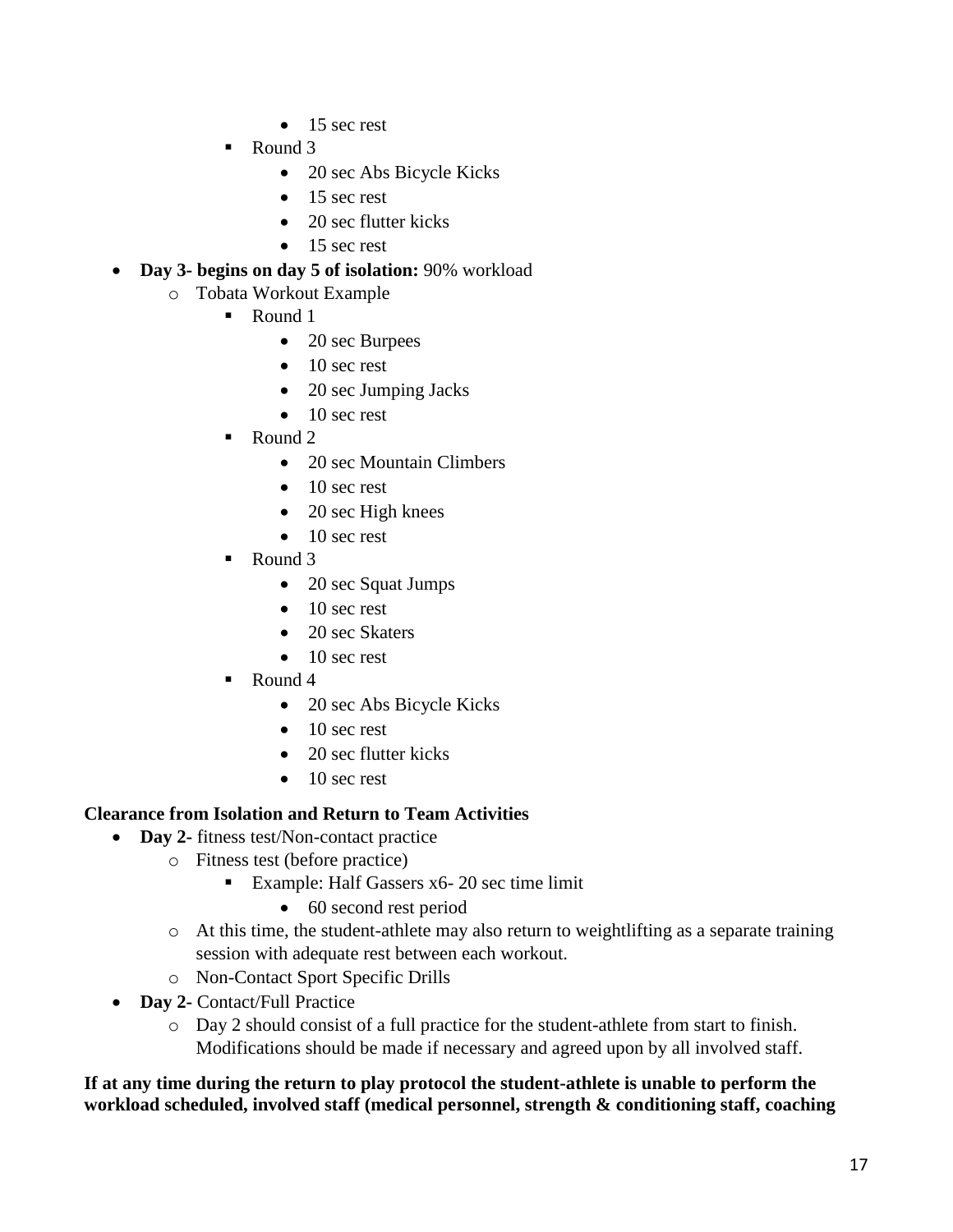#### **staff) should consider prolonging protocol to ensure that the student-athlete can safely and effectively compete in their sport.**

## *Rec Sports*

The Herrington Patriot Center and Rec Sports will follow minimum standard health protocols for gyms and exercise facilities as distributed by the [Governor's Strike Force to Open Texas.](https://open.texas.gov/) These include:

- Train all employees and contractors on appropriate cleaning and disinfection, hand hygiene, and respiratory etiquette.
- Screen employees and contractors before coming into the gym or exercise facility.
	- o Send home anyone with symptoms of COVID-19.
	- o Do not allow employees or contractors with new or worsening symptoms to return to work until they meet qualifications.
- Have employees and contractors wash or sanitize their hands upon entering the gym or exercise facility.
- Have employees and contractors maintain physical distancing from other individuals.
- Space workout equipment to provide for at least six feet separation between patrons.
- Regularly and frequently clean and disinfect any regularly touched surfaces.
- Disinfect any items that come into contact with users.
- Provide equipment cleaning products throughout the gym for use on equipment, including free weights.
- Make hand sanitizer, disinfecting wipes, soap and water available to employees, contractors, and users.
- Place readily visible signage to remind everyone of best hygiene practices.
- Encourage users to:
	- o Maintain physical distancing.
	- o Self-screen before coming to the gym for COVID-19 symptoms.
	- o Disinfect equipment before and after use.
	- o Wash hands upon entering the gym.
	- o Wear gloves that fully cover from the wrist to the fingers while exercising.

#### **COMMUNITY ENGAGEMENT Require compliance with CDC guidelines**

All events on campus, whether they are University events, joint sponsored events or rentals of University property will follow current CDC and NET Health guidelines, campus policies, and government orders.

*Event Logistics*

- The number of attendees will be limited to the maximum number of people for the venue, as determined by EHS, and will follow university occupancy guidelines.
- Attendance records of attendees will be maintained to assist with contact tracing if it becomes necessary.
- Face coverings will be expected for indoor events and strongly encouraged at outdoor events where physical distancing is difficult.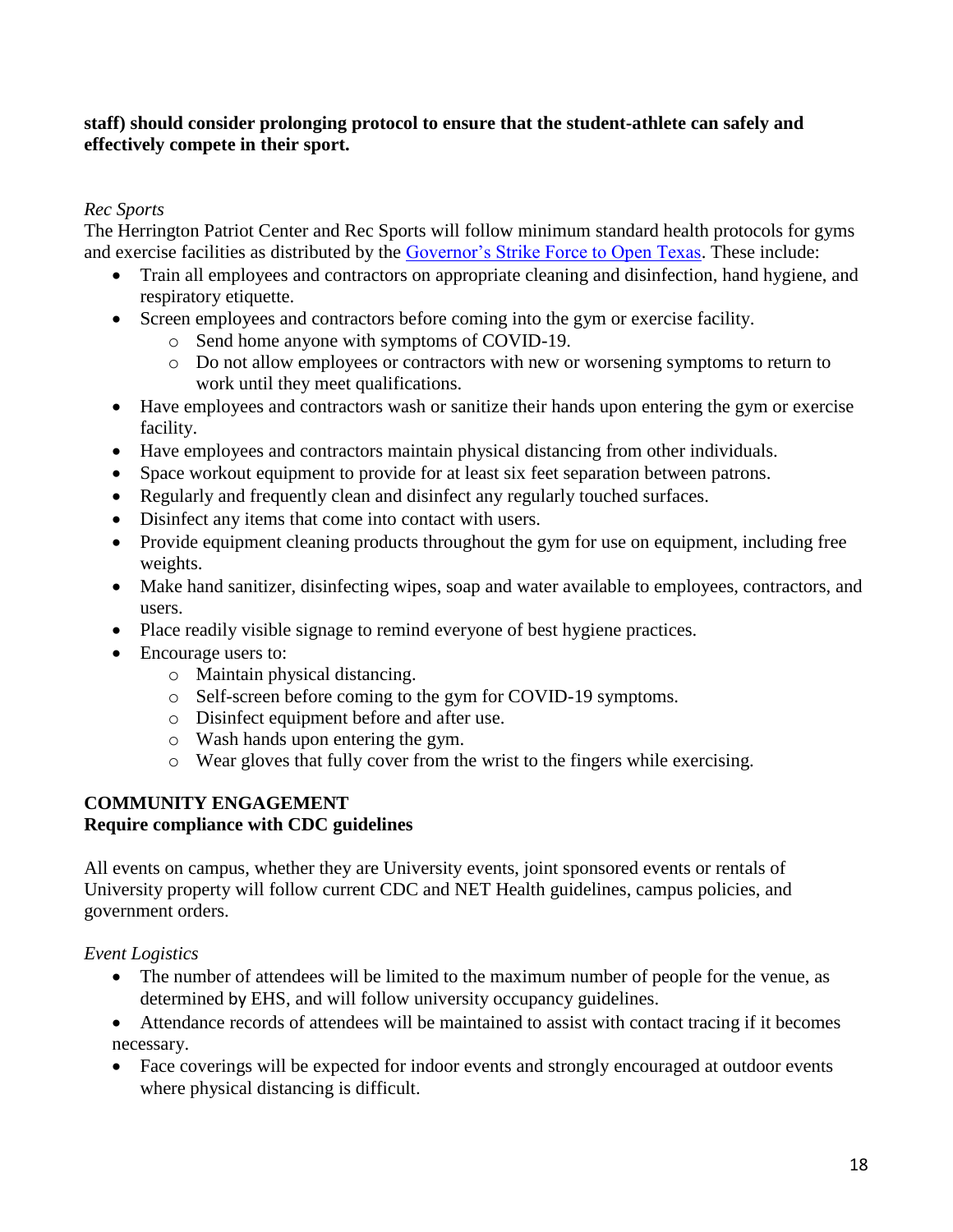- Face coverings will be provided for guests at all university-sponsored events.
- Signage regarding face coverings, physical distancing and good hygiene practices will be displayed in prominent places throughout event.
- Hand washing and sanitizer stations will be available throughout the event venue.
- A validation/documentation process will be used at all event entrances.
- Every guest will be documented regardless of role or duration of visit.
- Records of all attendees will be provided to the University's contact tracing team upon completion of the event. (Name and contact phone number at minimum, areas on campus visited, event participation, etc. when possible.)

## *Food Service*

- Boxed or plated food service will be required. Self-serve buffet-style will not be used.
- All food service employees must be documented to assist with contact tracing if it becomes necessary.

#### **Questions to consider when planning an event**

- How will attendance be tracked?
- Will you be offering PPE for your event? If so, what type and who is providing the equipment?
- Will hand sanitizer be available for event attendees, faculty, staff and vendors?
- Will you offer a health screening prior to entry to your event for all attendees, faculty, staff and vendors? (temperature check, health questionnaire)
	- o If so, who will be conducting the health questionnaire?
- What is your plan for not admitting those who do not pass the health screening?
- What is your plan for physical distancing and traffic flow during your event? How will you enforce these protocols?
- How will you accommodate those who cannot attend due to capacity limits and/or health concerns?
- Will food be served as part of the event? If so, how will the food be distributed and presented?
- What are your cleaning protocols during the event? (i.e. meeting spaces, classrooms, bathrooms, door handles and other high touch surfaces)
	- o What is your back-up plan in case the in-person event must be cancelled?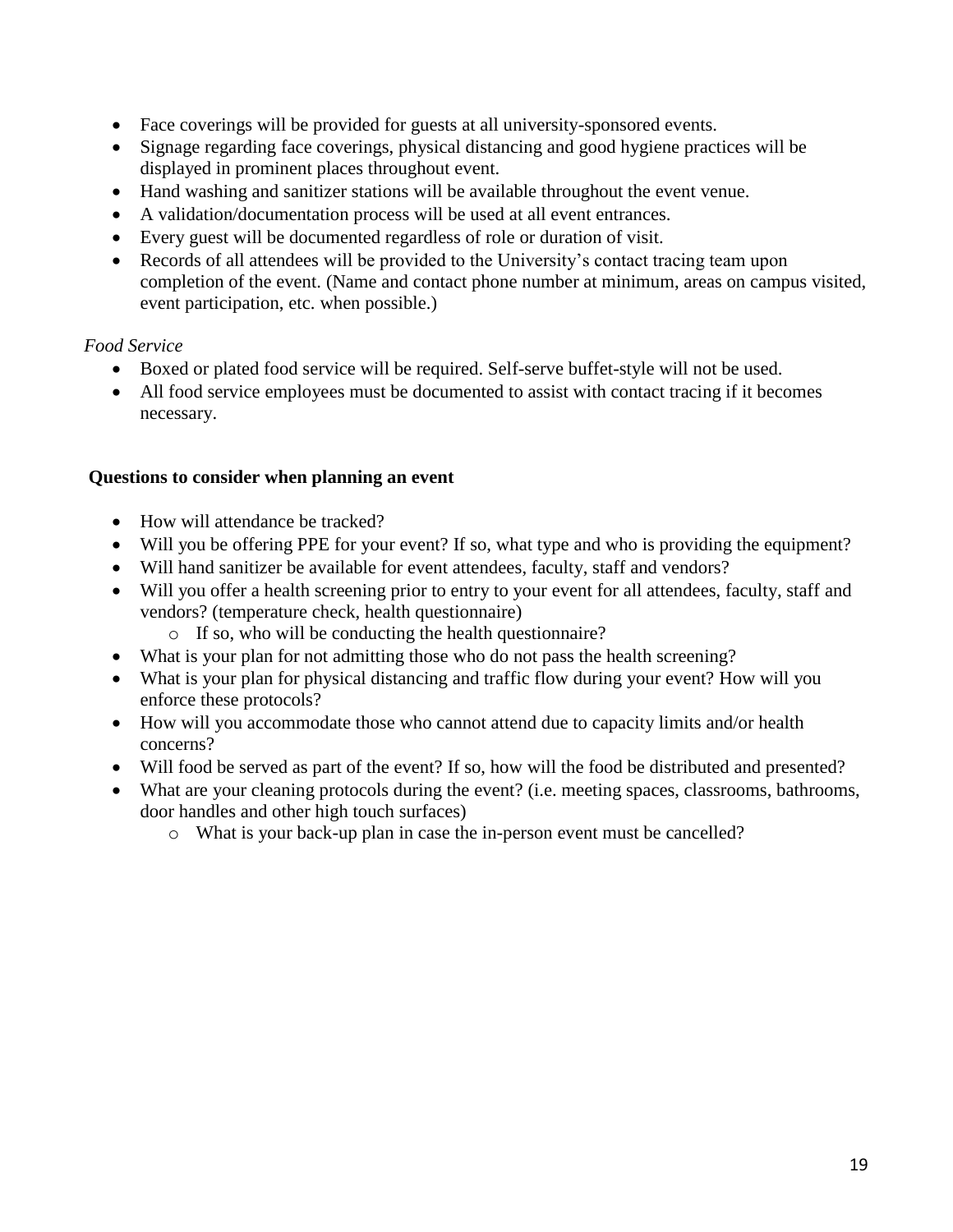#### **Appendix I Housing Addendum (Student Resident Agreement for University-Owned Facilities)**

#### **Vaccination is still the best defense against contracting COVID-19 according to the Center for Disease Control**.

You can reduce your risk by taking the same measures as you would to prevent infection from the flu and the common cold:

- Wash hands often with soap and water for a least 20 seconds.
- Use hand sanitizer, with 60-95% alcohol if soap/water is not available.
- Avoid touching your eyes, nose or mouth with unwashed hands.
- Avoid contact with people who are sick.
- **Stay home while you are sick and avoid close contact with others.**
- Cover your mouth and nose with your elbow or a tissue when coughing sneezing and immediately dispose of the used tissue.

**I understand that, if I exhibit any signs or symptoms of COVID-19**, as enumerated by the U.S. Center for Communicable Diseases (CDC) at [https://www.cdc.gov/coronavirus/2019](https://nam03.safelinks.protection.outlook.com/?url=https%3A%2F%2Fwww.cdc.gov%2Fcoronavirus%2F2019-ncov%2Fsymptoms-testing%2Fsymptoms.html&data=02%7C01%7Cfjohnso%40uark.edu%7C2558ae7bc1d94709719008d7eaec8332%7C79c742c4e61c4fa5be89a3cb566a80d1%7C0%7C0%7C637236173841269510&sdata=RaVJa2PYYSlzP52fKMXFyOx0%2F%2B7wVvV1P0GZ0a46CBI%3D&reserved=0) [ncov/symptoms-testing/symptoms.html,](https://nam03.safelinks.protection.outlook.com/?url=https%3A%2F%2Fwww.cdc.gov%2Fcoronavirus%2F2019-ncov%2Fsymptoms-testing%2Fsymptoms.html&data=02%7C01%7Cfjohnso%40uark.edu%7C2558ae7bc1d94709719008d7eaec8332%7C79c742c4e61c4fa5be89a3cb566a80d1%7C0%7C0%7C637236173841269510&sdata=RaVJa2PYYSlzP52fKMXFyOx0%2F%2B7wVvV1P0GZ0a46CBI%3D&reserved=0) or if I have been **in close contact with someone who has tested positive for COVID-19**, it is my responsibility to contact a medical provider within one (1) business day and isolate. Isolation means NO human contact with ANYONE, including family, friends and especially going out into the public. Remember, if your symptoms are mild this does not mean you cannot spread the virus to someone else and put others at severe risk. Even if you have mild symptoms, you should still isolate. If you test positive you are still contagious regardless of the severity of symptoms.

**I understand**, if I need to isolate, I will complete the [COVID-19 Reporting Form](https://cm.maxient.com/reportingform.php?UnivofTexasTyler&layout_id=32) within one day.

**I understand and affirm that**, **in the event of a medical emergency, I will call 911**, and that I should notify the operator that I have, or think I might have, COVID-19. If possible, I will put on a cloth face covering before medical help arrives.

**I understand that**, as a result of the coronavirus pandemic, I may be required to move to another room, hall or other location in the event of required quarantine or isolation by the Texas Department of Health.

**I understand that**, as a result of the coronavirus pandemic,

• Guest privileges are limited and may be removed at any time. If any policies are violated, the resident may be required to vacate their facility and